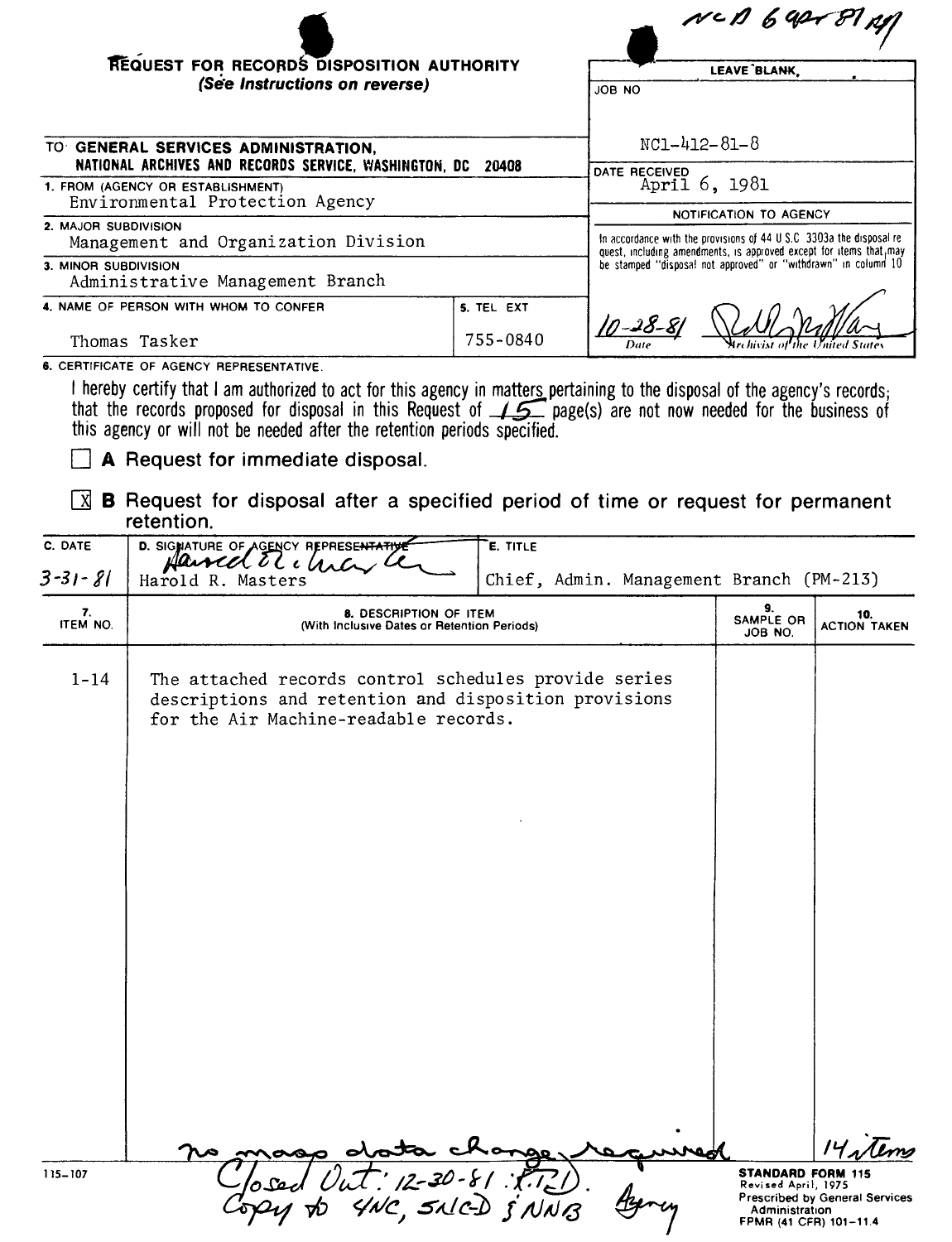|                                       | SCHED, NO.<br>U.S. ENVIRONMENTAL PROTECTION AGENCY-RECORDS CONTROL SCHEDULES                                                                                                                                                                                                                                                                                                                                                                                                                                                                                                                  |                                                                                                                                                                                                                                                  |  |
|---------------------------------------|-----------------------------------------------------------------------------------------------------------------------------------------------------------------------------------------------------------------------------------------------------------------------------------------------------------------------------------------------------------------------------------------------------------------------------------------------------------------------------------------------------------------------------------------------------------------------------------------------|--------------------------------------------------------------------------------------------------------------------------------------------------------------------------------------------------------------------------------------------------|--|
|                                       | TITLE OF SCHEDIA L'                                                                                                                                                                                                                                                                                                                                                                                                                                                                                                                                                                           | COVERAGE OF SCHEDULE                                                                                                                                                                                                                             |  |
| <b>ITEM</b>                           | NAME AND DESCRIPTION OF RECORD/FILE                                                                                                                                                                                                                                                                                                                                                                                                                                                                                                                                                           | RETENTION PERIOD AND DISPOSITION                                                                                                                                                                                                                 |  |
| $\bullet$<br>$\overline{\mathcal{L}}$ | Air Quality Analysis and Simulation Studies. PURPOSE - This system<br>consists of miscellaneous programs that are used to perform<br>various data analyses and air quality simulations. Examples of<br>programs in this category include: photochemical model simulations<br>with OZIPP, modified rollback simulations, calculations of emission<br>factors using mobile 1, and retrieval and analysis of RAPS data.<br>SCOPE - This system only consists of various FORTRAN and COBOL programs.<br>Data bases accessed by these programs, e.g., RAPS, SAROAD, etc., are<br>separate systems. | Retain 5 years after completion of project.<br>Retention:<br>Disposition: Break file upon completion or termination. Store<br>tapes at Data Center Tape Library for 2 years, then transfer<br>to the FRC. Keep in FRC for 3 years, then destroy. |  |

**Contractor**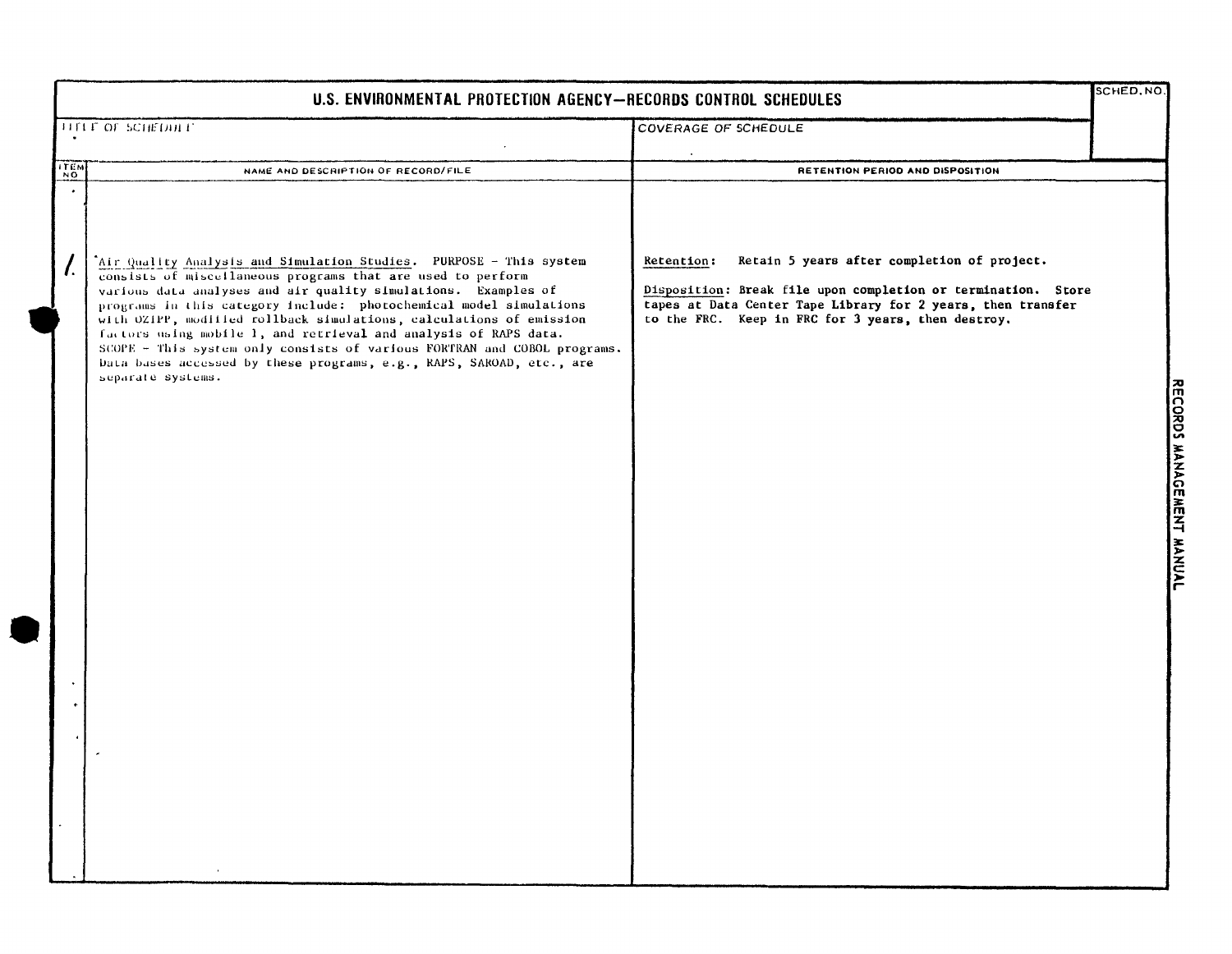| SCHED.NO<br>U.S. ENVIRONMENTAL PROTECTION AGENCY-RECORDS CONTROL SCHEDULES |                                                                                                                                                                                                                                                                                                                                                                                                                                |                                                                                                                                                                                                                                                   |                           |  |
|----------------------------------------------------------------------------|--------------------------------------------------------------------------------------------------------------------------------------------------------------------------------------------------------------------------------------------------------------------------------------------------------------------------------------------------------------------------------------------------------------------------------|---------------------------------------------------------------------------------------------------------------------------------------------------------------------------------------------------------------------------------------------------|---------------------------|--|
|                                                                            | <b>TITLE OF SCHEDULE</b>                                                                                                                                                                                                                                                                                                                                                                                                       | <b>COVERAGE OF SCHEDULE</b>                                                                                                                                                                                                                       |                           |  |
| ITEM                                                                       | NAME AND DESCRIPTION OF RECORD/FILE                                                                                                                                                                                                                                                                                                                                                                                            | RETENTION PERIOD AND DISPOSITION                                                                                                                                                                                                                  |                           |  |
| $\lambda$                                                                  | Latssion Density Plotting Program. PURPOSE - The Emission Density<br>Plotting Program is a data base used for plotting emission density<br>maps of counties within the U.S. The emission data is derived from the<br>National Emission Data System (NEDS). SCOPE - The system is used to<br>plot emission densities for point sources, area sources or both for<br>five polintants stored in NEDS on a county selection basis. | Retain 10 years after completion of project.<br>Retention:<br>Disposition: Break file upon completion or termination. Store<br>tapes at Data Center Tape Library for 3 years, then transfer<br>to the FRC. Keep in FRC for 7 years, then destroy. |                           |  |
|                                                                            |                                                                                                                                                                                                                                                                                                                                                                                                                                |                                                                                                                                                                                                                                                   | RECORDS MANAGEMENT MANUAL |  |
|                                                                            |                                                                                                                                                                                                                                                                                                                                                                                                                                |                                                                                                                                                                                                                                                   |                           |  |
|                                                                            |                                                                                                                                                                                                                                                                                                                                                                                                                                |                                                                                                                                                                                                                                                   |                           |  |
|                                                                            |                                                                                                                                                                                                                                                                                                                                                                                                                                |                                                                                                                                                                                                                                                   |                           |  |
|                                                                            |                                                                                                                                                                                                                                                                                                                                                                                                                                |                                                                                                                                                                                                                                                   |                           |  |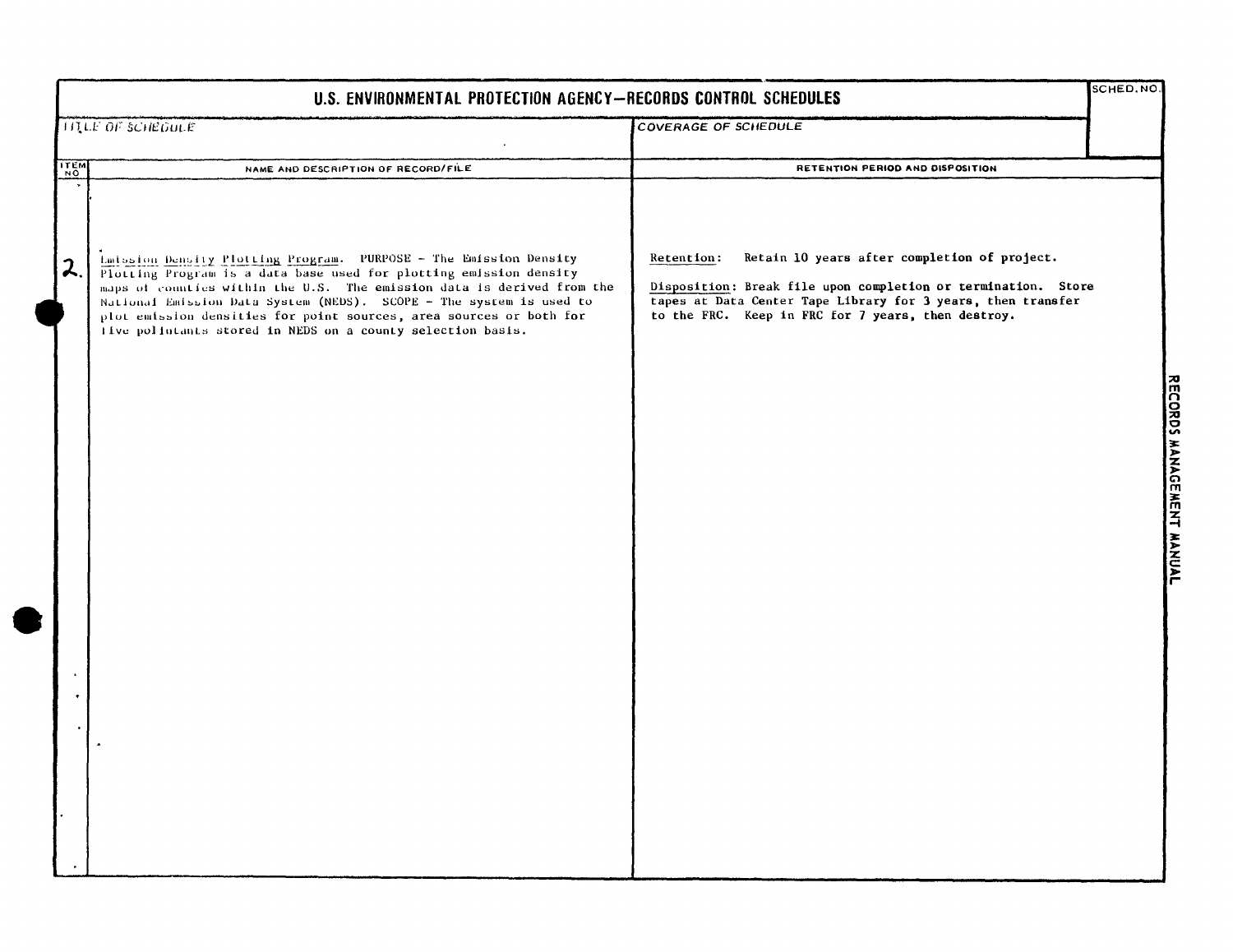| U.S. ENVIRONMENTAL PROTECTION AGENCY-RECORDS CONTROL SCHEDULES                                                         |                                                                                                                                                                                                                                                                                                                                                                                                                                                                                                                                                                                                                                                                                                                                                                                                     |                                                                                                                                                                | SCHED, NO |
|------------------------------------------------------------------------------------------------------------------------|-----------------------------------------------------------------------------------------------------------------------------------------------------------------------------------------------------------------------------------------------------------------------------------------------------------------------------------------------------------------------------------------------------------------------------------------------------------------------------------------------------------------------------------------------------------------------------------------------------------------------------------------------------------------------------------------------------------------------------------------------------------------------------------------------------|----------------------------------------------------------------------------------------------------------------------------------------------------------------|-----------|
| TITLE OF SCHEDULE                                                                                                      |                                                                                                                                                                                                                                                                                                                                                                                                                                                                                                                                                                                                                                                                                                                                                                                                     | COVERAGE OF SCHEDULE                                                                                                                                           |           |
| $\frac{1}{N}$                                                                                                          | NAME AND DESCRIPTION OF RECORD/FILE                                                                                                                                                                                                                                                                                                                                                                                                                                                                                                                                                                                                                                                                                                                                                                 | RETENTION PERIOD AND DISPOSITION                                                                                                                               |           |
| 3<br>Information and will ever such areas as:<br>consuming categories.<br>sources.<br>Compliance schedules and status. | Energy Data System. PURPOSE - The Energy Data System is used to<br>marketain energy and environment data base for analysis of the impact<br>of regulations on utility boilers and other fuel buining sources.<br>SCOPE - Twill integrate all energy-related data presently in EPA's<br>data banks (Sg. SIPS, NEDS, SAROAD, FPE-67,) Into one data file for<br>quick-response, unteractive access by the Strategies and Air Standards<br>Division. The requested reports will contain a wide range of energy<br>* Fuel use summaries beloographical region and by fuel-<br>Emission and Equipment installed at large fuel burning<br>Regulations applicable to large fuel burning sources.<br>Modeling results for large power plants; and<br>Als quality data in the vicinity of large power plants | <b>WITHDRAW!</b><br><del>:ketentton</del> +<br>Hivrooftian: Transfer reacrds to the National Archives<br>and Records Service when the program is discontinued. |           |

 $\overline{\cdot}$ 

n<br>E ግ<br>ニュ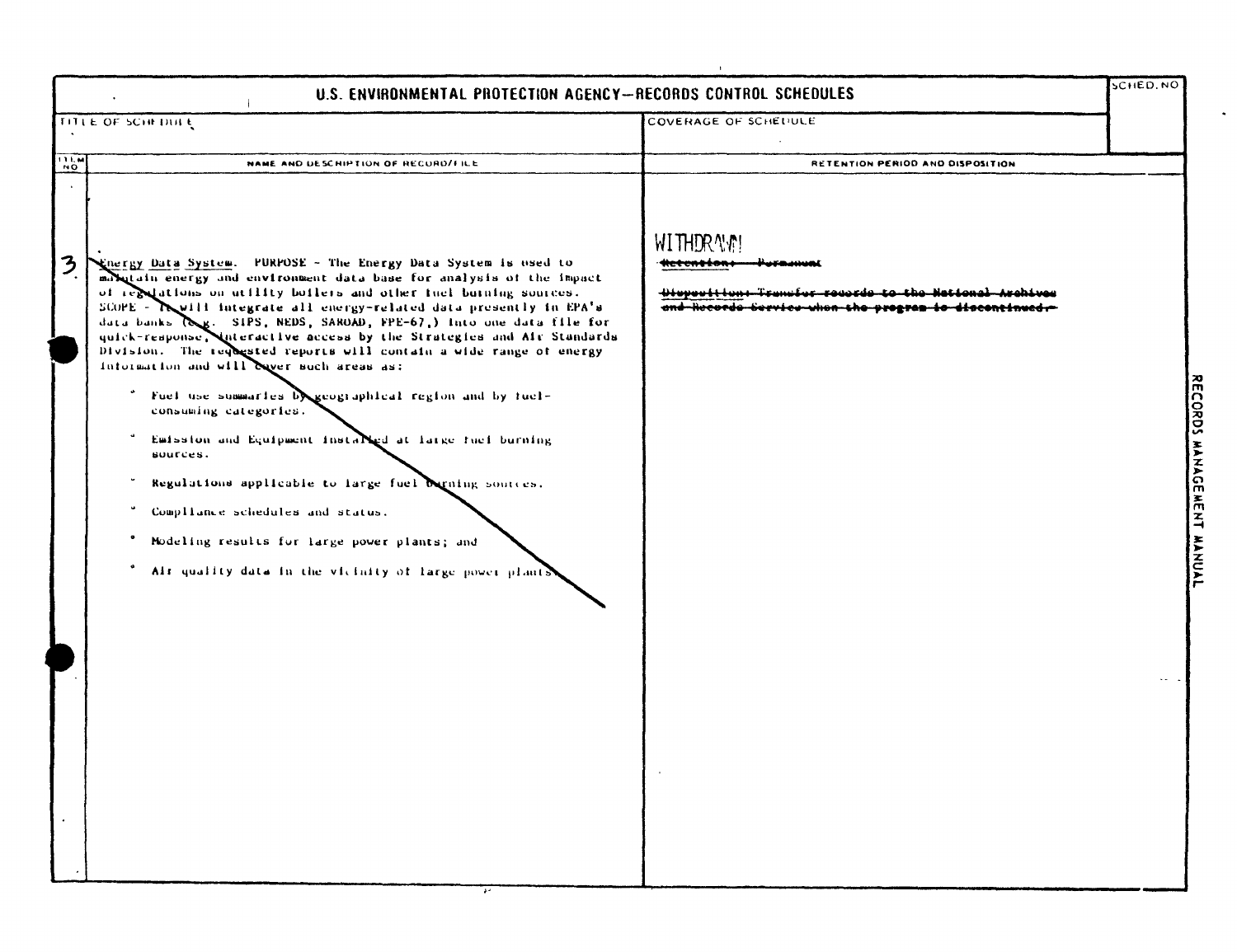| U.S. ENVIRONMENTAL PROTECTION AGENCY-RECORDS CONTROL SCHEDULES |                                                                                                                                                                                                                                                                                                                                                   |                                                                                                                                                                                                  | SCHED NO |
|----------------------------------------------------------------|---------------------------------------------------------------------------------------------------------------------------------------------------------------------------------------------------------------------------------------------------------------------------------------------------------------------------------------------------|--------------------------------------------------------------------------------------------------------------------------------------------------------------------------------------------------|----------|
|                                                                | TITLE OF SCHEDULE                                                                                                                                                                                                                                                                                                                                 | COVERAGE OF SCHLOULE                                                                                                                                                                             |          |
| <b>NU</b>                                                      | NAME AND DESCRIPTION OF RECORD/FILE<br>٠                                                                                                                                                                                                                                                                                                          | HETENTION PERIOD AND DISPOSITION                                                                                                                                                                 |          |
| <b>ITEM</b><br>4 <sub>1</sub>                                  | Hazardons and Trace Emissions System. PURPOSE - HATREMS is designed<br>to store, generate, retrieve, and report on all non NEDS pollutant<br>emissions (such as lead). SCOPE - The HATREMS system provides storage<br>of non criteria pollutant emissions information for facilities'<br>registered on the National Emissions Data System (NEDS). | Permanent.<br>Pisposition: Transfer records to the Mational Archives<br>and Records Service when the program is discontinued<br>or when the records are 30 years old, whichever occurs<br>first. |          |
|                                                                |                                                                                                                                                                                                                                                                                                                                                   |                                                                                                                                                                                                  |          |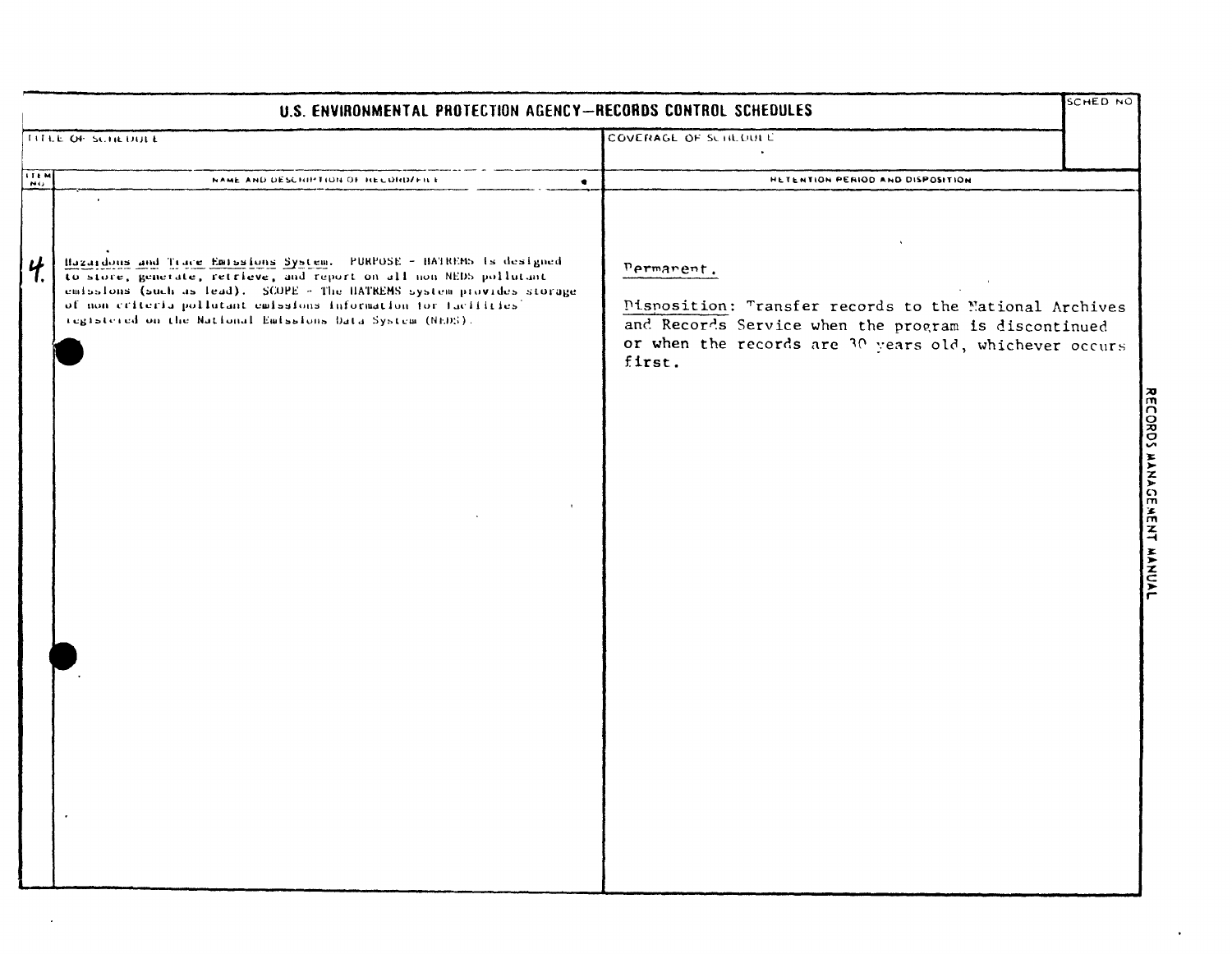| r4<br><b>SCHED.NO</b><br>U.S. ENVIRONMENTAL PROTECTION AGENCY-RECORDS CONTROL SCHEDULES |                                                                                                                                                                                                                                                                                                                                                                                                                                                                                                                                                                                                                           |                                                                                                                                                                                                                                         |  |  |
|-----------------------------------------------------------------------------------------|---------------------------------------------------------------------------------------------------------------------------------------------------------------------------------------------------------------------------------------------------------------------------------------------------------------------------------------------------------------------------------------------------------------------------------------------------------------------------------------------------------------------------------------------------------------------------------------------------------------------------|-----------------------------------------------------------------------------------------------------------------------------------------------------------------------------------------------------------------------------------------|--|--|
|                                                                                         | <b>TITLE OF SCHEDIA E</b>                                                                                                                                                                                                                                                                                                                                                                                                                                                                                                                                                                                                 | <b>COVERAGE OF SCHEDULE</b>                                                                                                                                                                                                             |  |  |
| ITEM                                                                                    | <b>NAME AND DESCRIPTION OF RECORD/FILE</b>                                                                                                                                                                                                                                                                                                                                                                                                                                                                                                                                                                                | RETENTION PERIOD AND DISPOSITION                                                                                                                                                                                                        |  |  |
| 5                                                                                       | Eight Duty Emission Certification System. PURPOSE - The system is used<br>to keep track of all light duty vehicles submitted for the purpose of<br>emission certification or fuel economy labeling. It is used to ass-<br>ociate the results of any tests with those vehicles tested, calculate<br>deterioration factors, calculate emission levels from raw instrument<br>readings, and calculate certification levels of emissions. SCOPE - This<br>system contains vehicle emission test results, fuel economy data,<br>manufacturer's test result and fuel economy data for a vehicle model<br>years 1975 to present. | Retention: Retain 10 years after completion of project.<br>Disposition: Break file upon completion or termination.<br>Store tapes at Data Center Tape Library for 3 years,<br>then transfer to FARC. Maintain for 7 years then destroy. |  |  |
|                                                                                         |                                                                                                                                                                                                                                                                                                                                                                                                                                                                                                                                                                                                                           |                                                                                                                                                                                                                                         |  |  |

 $\sim$ 

 $\sqrt{2}$ 

 $\cdot$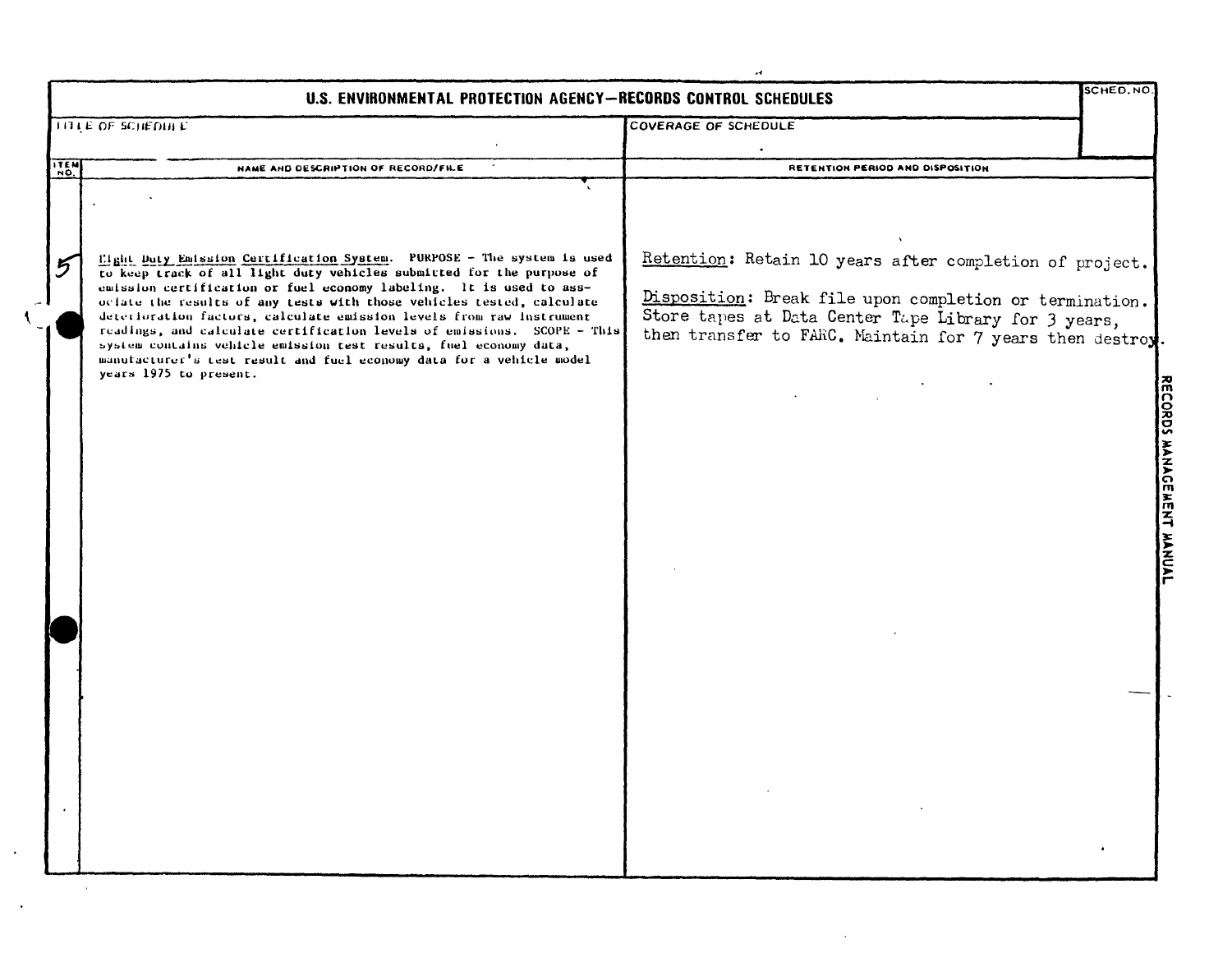| U.S. ENVIRONMENTAL PROTECTION AGENCY-RECORDS CONTROL SCHEDULES |                                                                                                                                                                                                                                                                                                                                                                                                                                 |                                                                                                                                                                                                                                            |                                               |  |
|----------------------------------------------------------------|---------------------------------------------------------------------------------------------------------------------------------------------------------------------------------------------------------------------------------------------------------------------------------------------------------------------------------------------------------------------------------------------------------------------------------|--------------------------------------------------------------------------------------------------------------------------------------------------------------------------------------------------------------------------------------------|-----------------------------------------------|--|
|                                                                | <b>TITLE OF SCHEDULE</b>                                                                                                                                                                                                                                                                                                                                                                                                        | <b>COVERAGE OF SCHEDULE</b>                                                                                                                                                                                                                |                                               |  |
| <b>ITEM</b>                                                    | ৼ<br>NAME AND DESCRIPTION OF RECORD/FILE                                                                                                                                                                                                                                                                                                                                                                                        | RETENTION PERIOD AND DISPOSITION                                                                                                                                                                                                           |                                               |  |
| 6                                                              | $\epsilon$<br>Nateorological Data Management. PURPOSE - The Meteorological Data<br>System is used to update and maintain a set of meteorological data<br>files in formats for statistical processing and air quality modeling.<br>SCOPE - It contains over 13 million entries of WBAN Hourly Surface<br>Observations, Form 144 collected from over 500 United States Weather<br>Service Stations (NOAA, Air Force, Army, Navy). | Retention: Retain 10 years after completion of project.<br>Disposition: Break file upon completion or termination.<br>Store tapes at Data Center Tape Library for 3 years,<br>then transfer to FARC. Maintain for 7 years then<br>destroy. | <b>MANAUE</b><br><b>MEN1</b><br><b>MANAAL</b> |  |
|                                                                |                                                                                                                                                                                                                                                                                                                                                                                                                                 |                                                                                                                                                                                                                                            |                                               |  |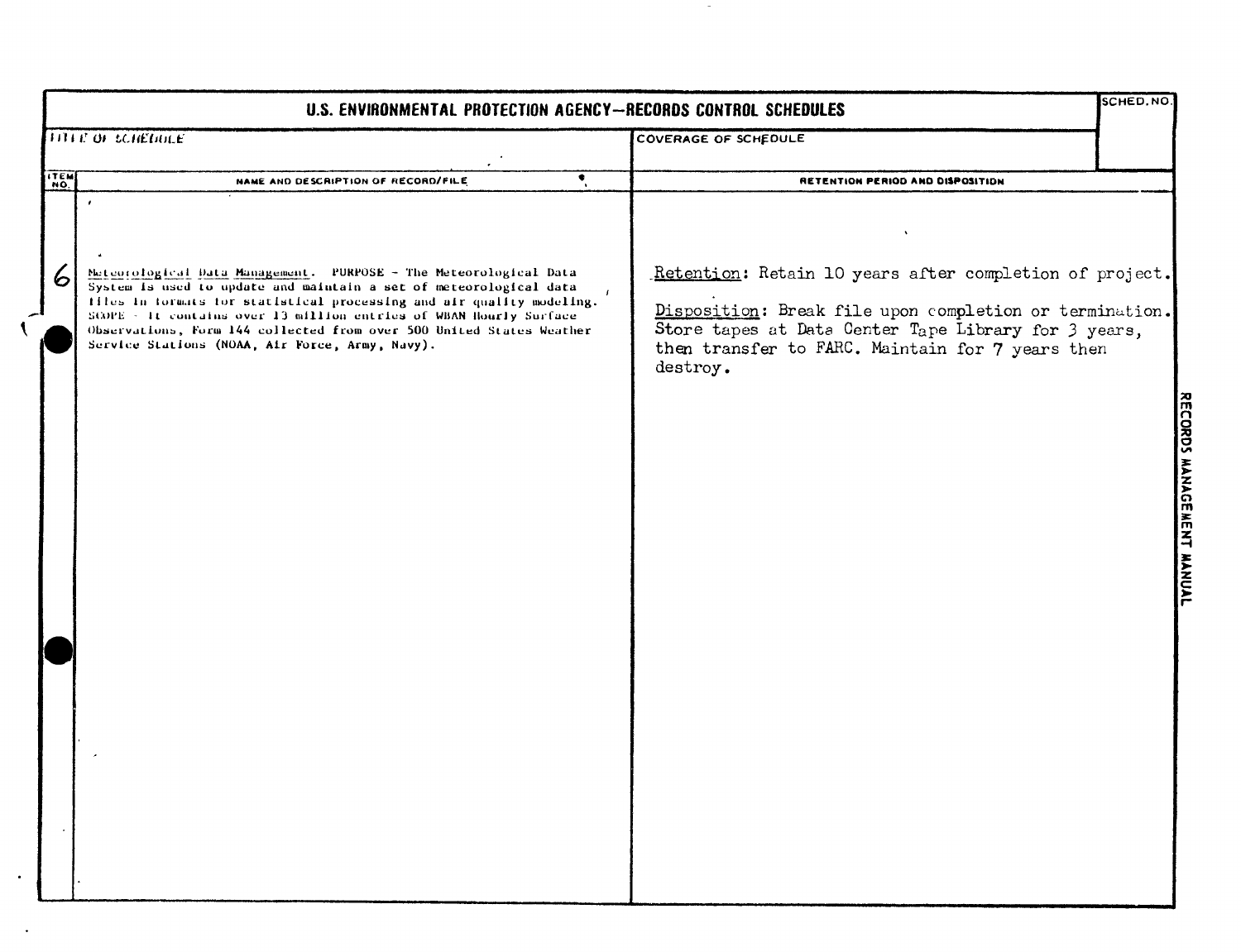| U.S. ENVIRONMENTAL PROTECTION AGENCY-RECORDS CONTROL SCHEDULES |                                                                                                                                                                                                                                                                                                                                                                                                                                                                                                                                                                                                                                                                                                                                                                                                                                                                                         |                                                                                                                                                                                                  | SCHED.NO |
|----------------------------------------------------------------|-----------------------------------------------------------------------------------------------------------------------------------------------------------------------------------------------------------------------------------------------------------------------------------------------------------------------------------------------------------------------------------------------------------------------------------------------------------------------------------------------------------------------------------------------------------------------------------------------------------------------------------------------------------------------------------------------------------------------------------------------------------------------------------------------------------------------------------------------------------------------------------------|--------------------------------------------------------------------------------------------------------------------------------------------------------------------------------------------------|----------|
|                                                                | TITLE OF SCHEDULE                                                                                                                                                                                                                                                                                                                                                                                                                                                                                                                                                                                                                                                                                                                                                                                                                                                                       | COVERAGE OF SCHEDULE                                                                                                                                                                             |          |
| <b>NO.</b>                                                     | NAME AND DESCRIPTION OF RECORD/FILE                                                                                                                                                                                                                                                                                                                                                                                                                                                                                                                                                                                                                                                                                                                                                                                                                                                     | RETENTION PERIOD AND DISPOSITION                                                                                                                                                                 |          |
| $\boldsymbol{\mathcal{I}}$                                     | National Emissions Data Systems. PURPOSE - NEDS is a centralized data<br>base which accepts, stores, and reports on information relating to<br>gources of any of the five criteria pollutants (particulates, SoX, NoX,<br>and Hydrocarbons). SCOPE - It contains approximately 80 items of<br>echnical data for more than 100,000 individual pollution sources<br>throughout the nation. Approximately the same number of area-source<br>data items are kept for each of the 3,200 countles or equivalents in the<br>U.S. Annual emissions for each individual point source are auto-<br>matically calculated from the source's operating characteristics and<br>pollution control efficiencies. Thus the NEDS system provides both a<br>source and emissions inventory and is organized in two major files<br>(point and area) in which all data are organized for reporting purposes. | PERMANENT:<br>Disposition: Transfer records to the National Archives<br>and Records Service when the program is discontinued<br>or when the records are 30 years old, whichever occurs<br>first. |          |

 $\hat{\boldsymbol{\cdot}$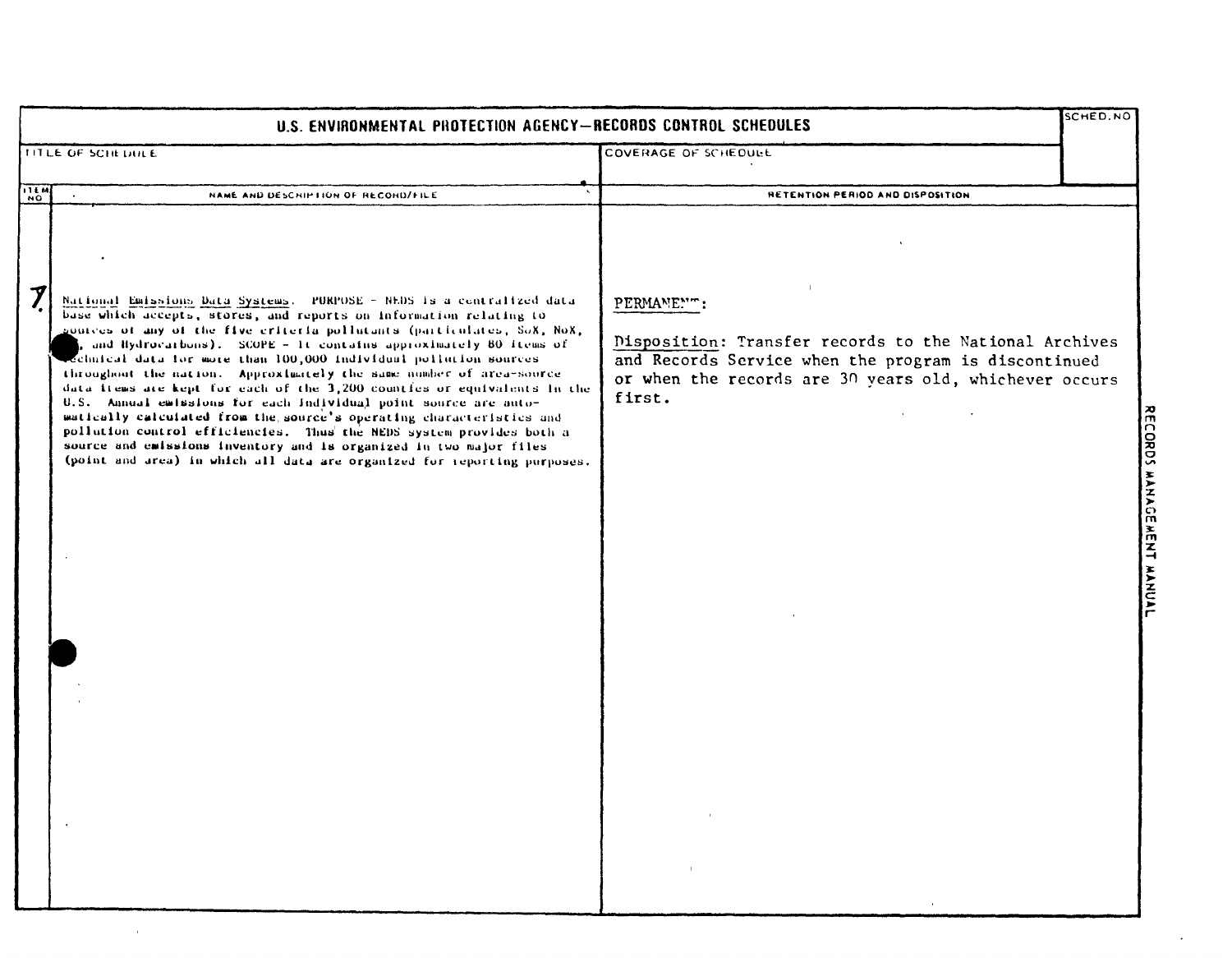| U.S. ENVIRONMENTAL PROTECTION AGENCY-RECORDS CONTROL SCHEDULES                                                                                                                                                                                                                                                                                                                                                                                                                                                                                                                                                                                                                          |                                                                                                                                                                                               |                           |  |
|-----------------------------------------------------------------------------------------------------------------------------------------------------------------------------------------------------------------------------------------------------------------------------------------------------------------------------------------------------------------------------------------------------------------------------------------------------------------------------------------------------------------------------------------------------------------------------------------------------------------------------------------------------------------------------------------|-----------------------------------------------------------------------------------------------------------------------------------------------------------------------------------------------|---------------------------|--|
| <b>SHLE OF SCHLOULE</b>                                                                                                                                                                                                                                                                                                                                                                                                                                                                                                                                                                                                                                                                 | COVERAGE OF SCHEDULE                                                                                                                                                                          |                           |  |
| NAME AND DESCRIPTION OF RECORD/FILE                                                                                                                                                                                                                                                                                                                                                                                                                                                                                                                                                                                                                                                     | RETENTION PERIOD AND DISPOSITION                                                                                                                                                              |                           |  |
| <b>ITEM</b><br>Plans Review Management System. PURPOSE - The PRMS system assists<br>8<br>In the analysia of the need for review of State Implementation<br>Plans. This system also aids in the determination of possible<br>nonattainment of the National Ambient Air Quality Standards by<br>particular Air Quality Control Regions. SCOPE - There will be<br>two principal outputs, from this system: (1) the Table of Air<br>Quality Values and associated graphical displays for each monitoring<br>site in the Air Quality Control Regions, and (2) a summary by Air<br>Quality Regions of each monitoring site within the Region giving<br>the latest available air quality data. | Retention: Retain 3 years after completion<br>of project.<br>Disposition: Break file upon completion or<br>termination. Store tapes at Data Center<br>Tape Library for 3 years, then destroy. | RECORDS MANAGEMENT MANUAL |  |

 $\gamma^2$ 

 $\hat{\gamma}=\hat{T}$ 

 $\hat{\mathcal{A}}$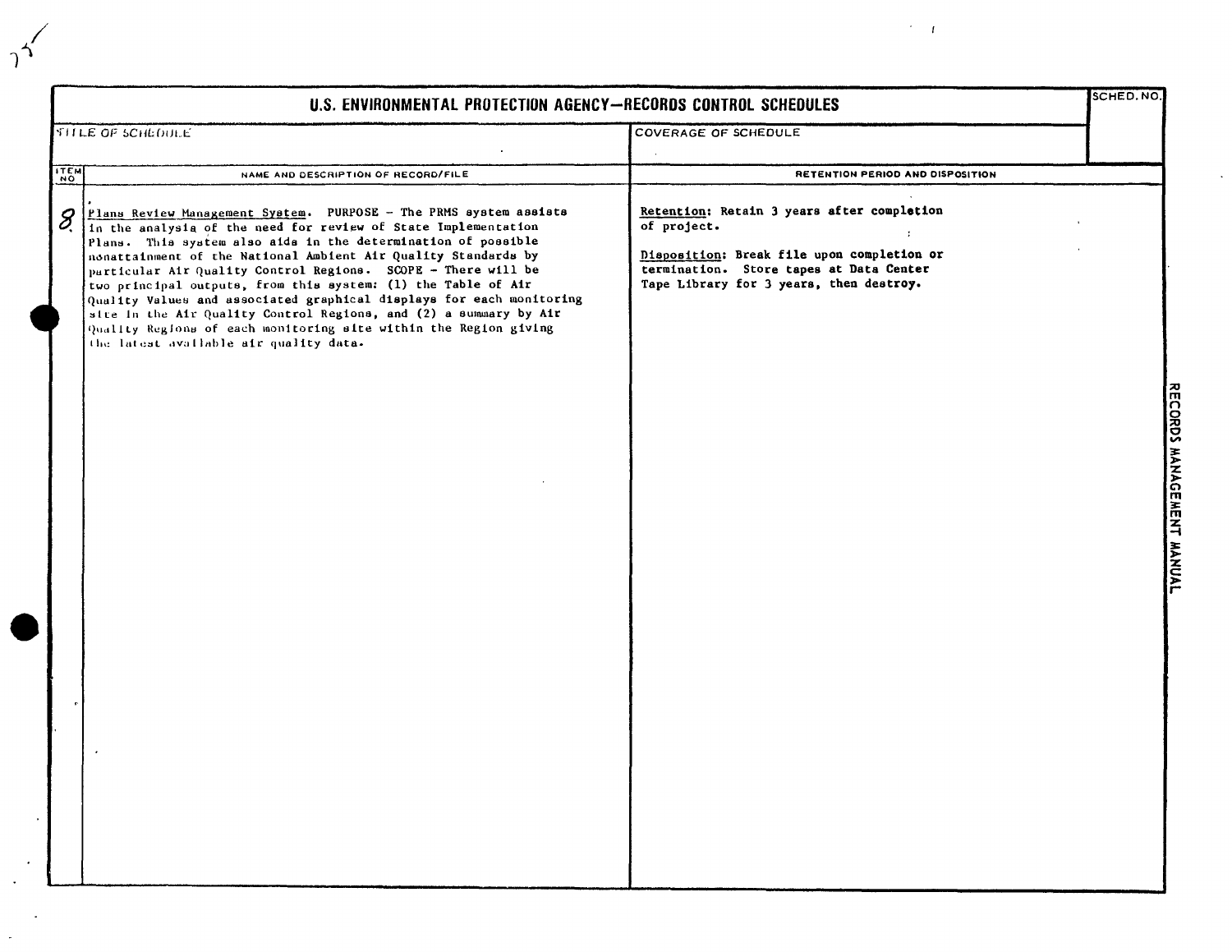| SCHED. NO |                                                                                                                                 |           | U.S. ENVIRONMENTAL PROTECTION AGENCY-RECORDS CONTROL SCHEDULES                                                                                                                                                                                                                                                                                                                                                          |                                           |
|-----------|---------------------------------------------------------------------------------------------------------------------------------|-----------|-------------------------------------------------------------------------------------------------------------------------------------------------------------------------------------------------------------------------------------------------------------------------------------------------------------------------------------------------------------------------------------------------------------------------|-------------------------------------------|
|           | COVERAGE OF SCHEDULE                                                                                                            |           | TITLE OF SCHEDULE                                                                                                                                                                                                                                                                                                                                                                                                       |                                           |
|           | RETENTION PERIOD AND DISPOSITION                                                                                                | $\bullet$ | <b>NAME AND DESCRIPTION OF RECORD/FILE</b>                                                                                                                                                                                                                                                                                                                                                                              | ITEM                                      |
|           | <b>WITHDRAWN</b><br>Diopoeltica: Transfer records<br>Nettenel Archives and Records Service when<br>the pregram is discontinued. |           | Hestelon and Accuracy Reporting System (PARS). PURPOSE - The PARS<br>system provides data management unalysis and reporting<br>capabilities for precision and accuracy of aerometric data<br>collected by local, state, and regional offices. SCOPE - The<br>data base contains statistical summary the information which is<br>updated quarterly. The data base is linked (although dedenendent)<br>the SAROAD system. | $\mathcal{G}_{\!\scriptscriptstyle\beta}$ |
|           |                                                                                                                                 |           |                                                                                                                                                                                                                                                                                                                                                                                                                         |                                           |
|           |                                                                                                                                 |           |                                                                                                                                                                                                                                                                                                                                                                                                                         |                                           |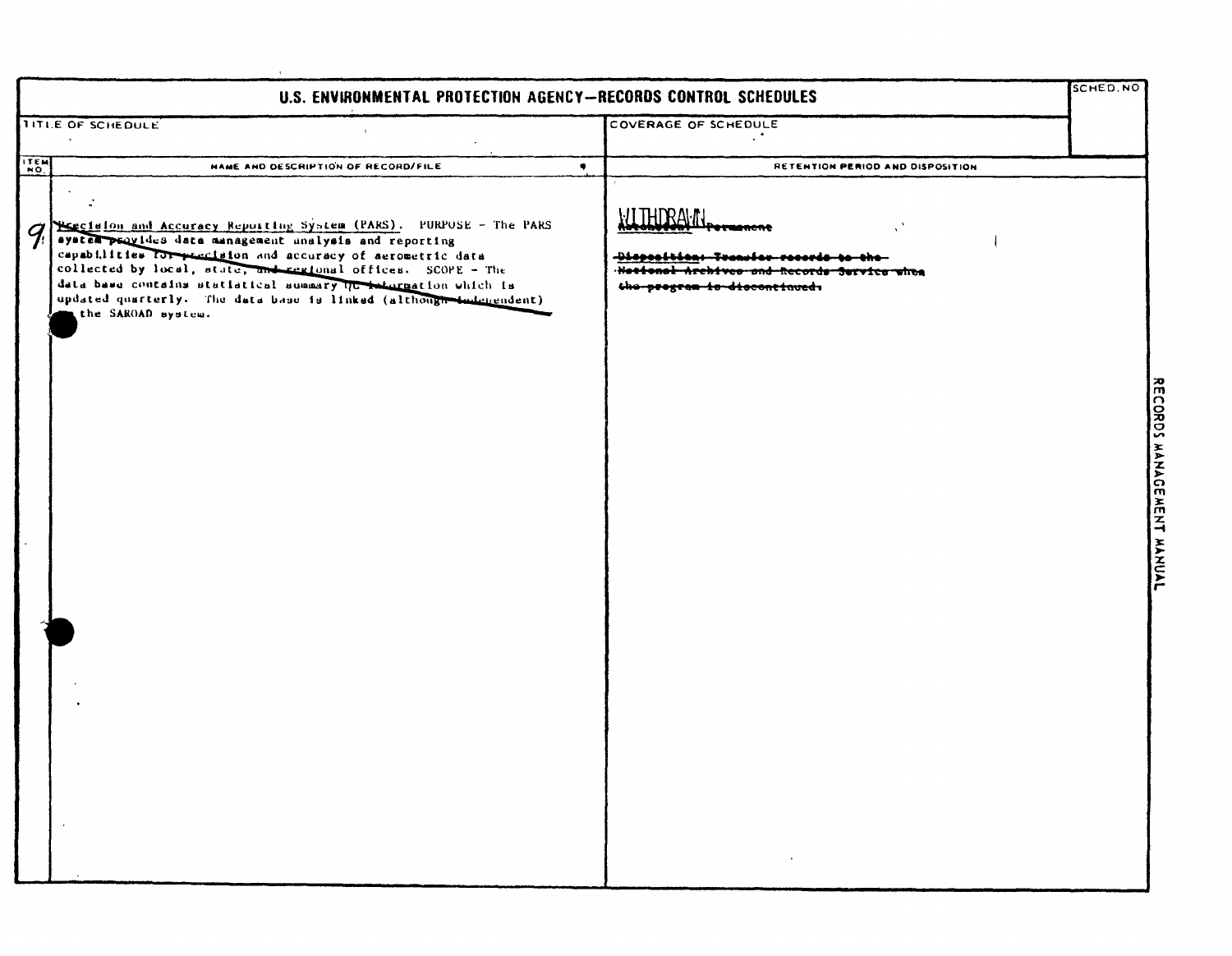| U.S. ENVIRONMENTAL PROTECTION AGENCY-RECORDS CONTROL SCHEDULES |                                                                                                                                                                                                                                                                                                                                                                                                                                                                                                      |                                                                                                                                                                                                                                                    |  |                           |
|----------------------------------------------------------------|------------------------------------------------------------------------------------------------------------------------------------------------------------------------------------------------------------------------------------------------------------------------------------------------------------------------------------------------------------------------------------------------------------------------------------------------------------------------------------------------------|----------------------------------------------------------------------------------------------------------------------------------------------------------------------------------------------------------------------------------------------------|--|---------------------------|
|                                                                | TITLE OF SCHEDULE                                                                                                                                                                                                                                                                                                                                                                                                                                                                                    | <b>COVERAGE OF SCHEDULE</b>                                                                                                                                                                                                                        |  |                           |
| <b>ITEM</b>                                                    | NAME AND DESCRIPTION OF RECORD/FILE                                                                                                                                                                                                                                                                                                                                                                                                                                                                  | RETENTION PERIOD AND DISPOSITION                                                                                                                                                                                                                   |  |                           |
| $\overline{10}$                                                | SAI Airshed Model. PURPOSE - The SAI Airshed Model calculates<br>concentrations of reactive and inert air pollutants through<br>simulation of physical and chemical processes that take place in the<br>atmosphere. The Nodel is a required tool in accessing the overall<br>strategies for oxident control. SCOPE - The SAI model is a<br>photochemical dispersion model used to simulate photochemical pollutant<br>concentrations in urban areas. The Model is presently in a research<br>status. | Retain 20 years after completion of project.<br>Retention:<br>Disposition: Break file upon completion or termination.<br>Store tapes at Data Center Tape Library for 3 years, then<br>transfer to the FRC. Keep in FRC for 17 years, then destroy. |  |                           |
|                                                                |                                                                                                                                                                                                                                                                                                                                                                                                                                                                                                      |                                                                                                                                                                                                                                                    |  | RECORDS MANAGEMENT MANUAL |
|                                                                |                                                                                                                                                                                                                                                                                                                                                                                                                                                                                                      |                                                                                                                                                                                                                                                    |  |                           |
|                                                                |                                                                                                                                                                                                                                                                                                                                                                                                                                                                                                      |                                                                                                                                                                                                                                                    |  |                           |
|                                                                |                                                                                                                                                                                                                                                                                                                                                                                                                                                                                                      |                                                                                                                                                                                                                                                    |  |                           |

 $\cdot$ 

 $\bar{T}$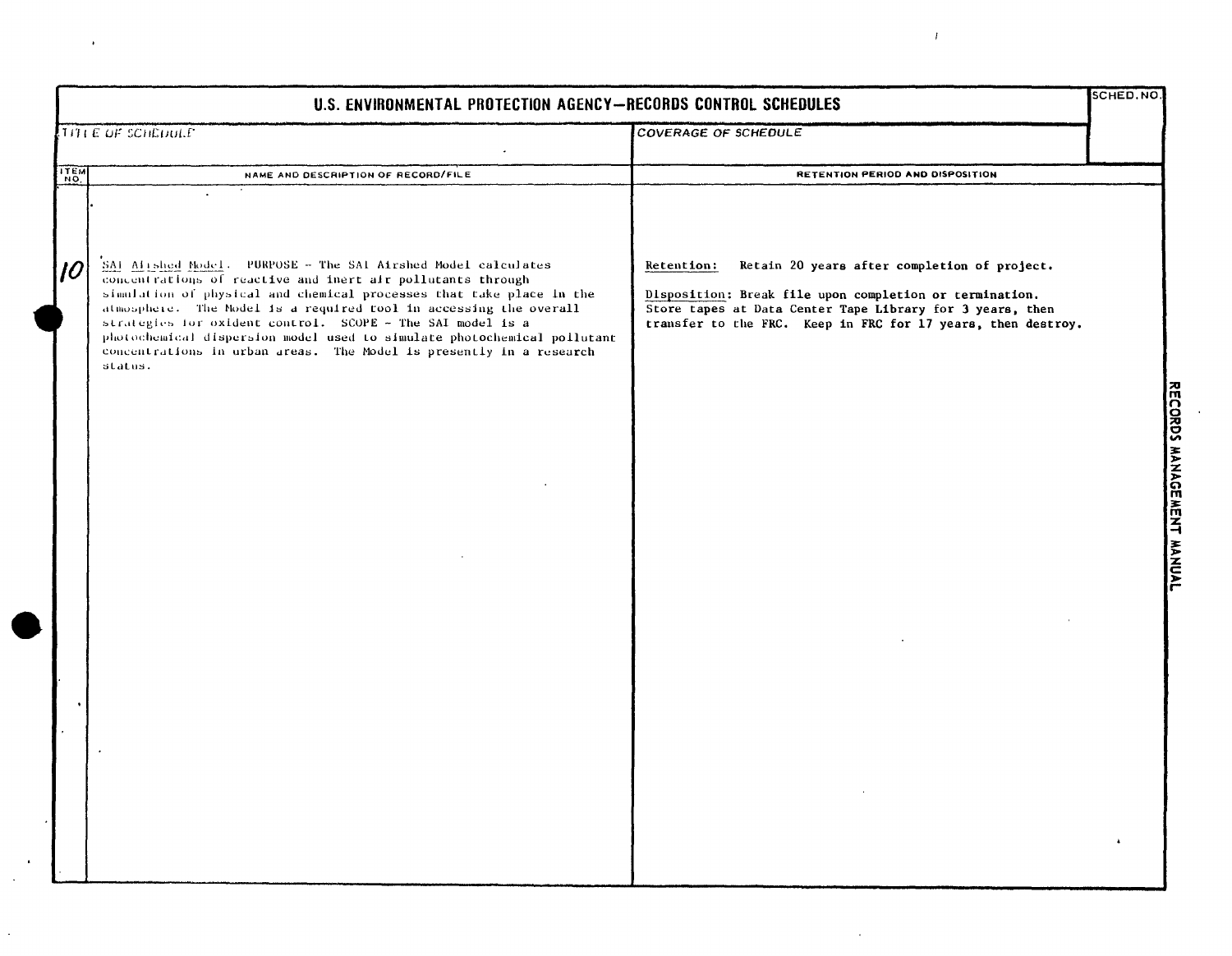| U.S. ENVIRONMENTAL PROTECTION AGENCY-RECORDS CONTROL SCHEDULES |                                                                                                                                                                                                                                                                                                                                                                                                                                                                                                                                                                                                                                                                                                             |                                                                                                                                                                                                                                                        |                                                                                             |
|----------------------------------------------------------------|-------------------------------------------------------------------------------------------------------------------------------------------------------------------------------------------------------------------------------------------------------------------------------------------------------------------------------------------------------------------------------------------------------------------------------------------------------------------------------------------------------------------------------------------------------------------------------------------------------------------------------------------------------------------------------------------------------------|--------------------------------------------------------------------------------------------------------------------------------------------------------------------------------------------------------------------------------------------------------|---------------------------------------------------------------------------------------------|
| <b>ITTLE OF SCHLDULE</b>                                       |                                                                                                                                                                                                                                                                                                                                                                                                                                                                                                                                                                                                                                                                                                             | COVERAGE OF SCHEDULE                                                                                                                                                                                                                                   |                                                                                             |
| ITEM                                                           | NAME AND DESCRIPTION OF RECORD/FILE                                                                                                                                                                                                                                                                                                                                                                                                                                                                                                                                                                                                                                                                         | RETENTION PERIOD AND DISPOSITION                                                                                                                                                                                                                       |                                                                                             |
|                                                                | Single Source Model. PURPOSE - The system is used to simulate<br>atmospheric dispersion processes for calculating ambient<br>epacentration levels of atmospheric contaminants based on<br>Gaussian assumptions and applicable to non-reactive pollutants<br>emitted from well-defined point sources. SCOPE - This model<br>produces maximum concentrations for certain averaging times<br>between 1-hour and 24-hours, over a one year period due to a<br>aingle point source of up to 19 stacks; it determines<br>meteorological conditions which cause maximum concentrations<br>and optionally produces raw concentrations useful in calculating<br>frequency distributions for various averaging times. | Retention: Retain 8 years after completion<br>of project.<br>Disposition: Break file upon completion or<br>termination. Store tapes at Data Center<br>Tape Library for 2 years, then transfer to<br>the FRC. Keep in FRC for 6 years, then<br>destroy. | $\overline{\widetilde{\mathsf{K}}\mathsf{D}}$<br>MANAUL<br>MEN <sub>I</sub><br><b>TVONW</b> |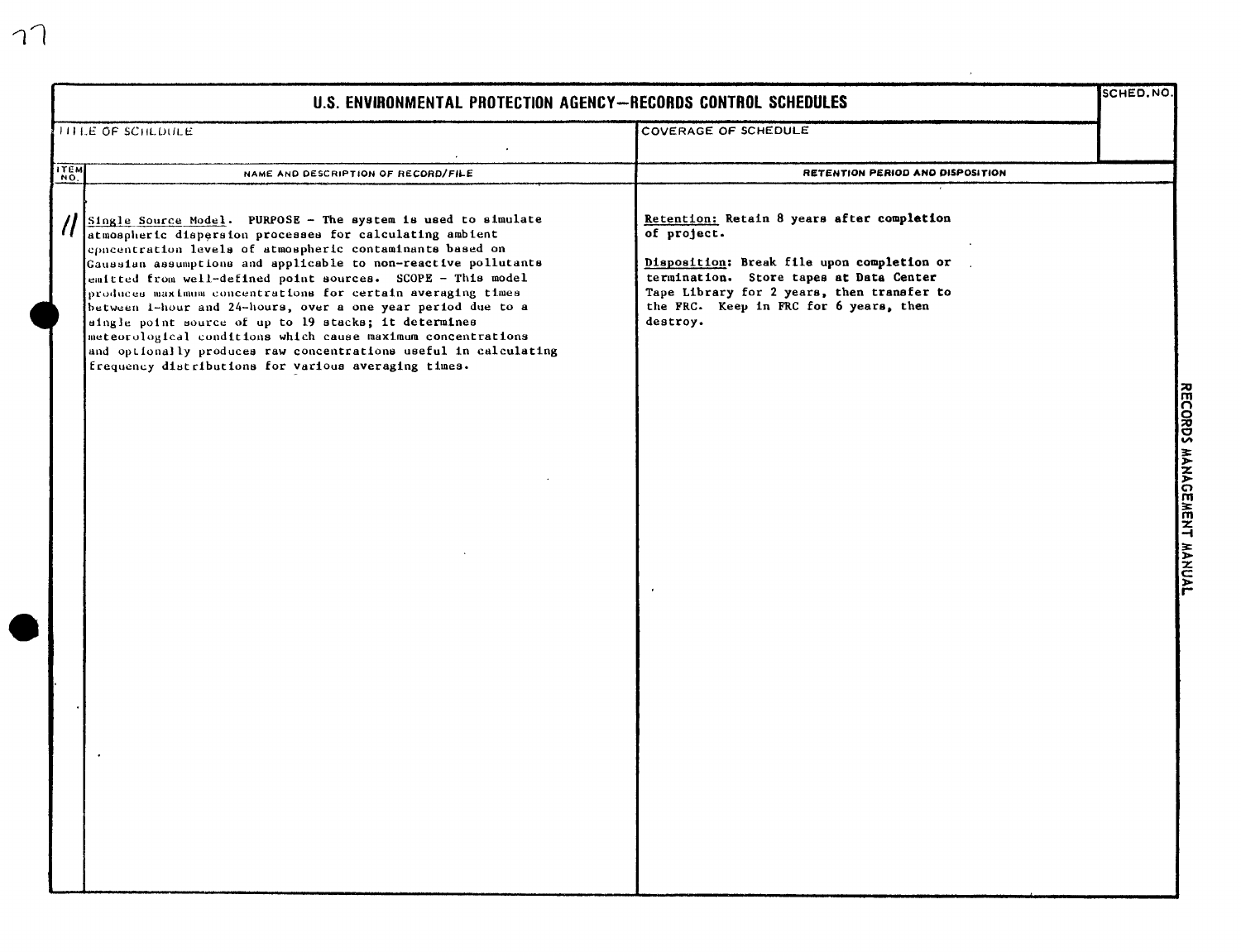|             | U.S. ENVIRONMENTAL PROTECTION AGENCY-RECORDS CONTROL SCHEDULES                                                                                                                                                                                                                                                                                                                                                                                                                                                                                   |                                                                                                                                                                                                                                            |                           |  |  |
|-------------|--------------------------------------------------------------------------------------------------------------------------------------------------------------------------------------------------------------------------------------------------------------------------------------------------------------------------------------------------------------------------------------------------------------------------------------------------------------------------------------------------------------------------------------------------|--------------------------------------------------------------------------------------------------------------------------------------------------------------------------------------------------------------------------------------------|---------------------------|--|--|
|             | TITLE OF SCHEDULE                                                                                                                                                                                                                                                                                                                                                                                                                                                                                                                                | COVERAGE OF SCHEDULE                                                                                                                                                                                                                       |                           |  |  |
| <b>ITEM</b> | $\bullet$<br>NAME AND DESCRIPTION OF RECORD/FILE                                                                                                                                                                                                                                                                                                                                                                                                                                                                                                 | RETENTION PERIOD AND DISPOSITION                                                                                                                                                                                                           |                           |  |  |
|             | Source Test Data System. PURPOSE - SOTDAT provides an automated<br>means of updating and improving emission factors for specific<br>source classification codes. SCOPE - The SOTDAT system is designed to<br>store and retrieve all of the relevant technical data collected during<br>the measurement of pollutant emissions from point sources. Other<br>applications of the system include equipment performance evaluations,<br>cost analyses of pollution control equipment, and support to EPA<br>surveillance and Enforcement Activities. | Retention: Retain 10 years after completion of project.<br>Disposition: Break file upon completion or termination.<br>Store tapes at Data Center Tape Library for 3 years,<br>then transfer to FARC. Maintain for 7 years then<br>destroy. |                           |  |  |
|             |                                                                                                                                                                                                                                                                                                                                                                                                                                                                                                                                                  |                                                                                                                                                                                                                                            | RECORDS MANAGEMENT MANUAL |  |  |
|             |                                                                                                                                                                                                                                                                                                                                                                                                                                                                                                                                                  |                                                                                                                                                                                                                                            |                           |  |  |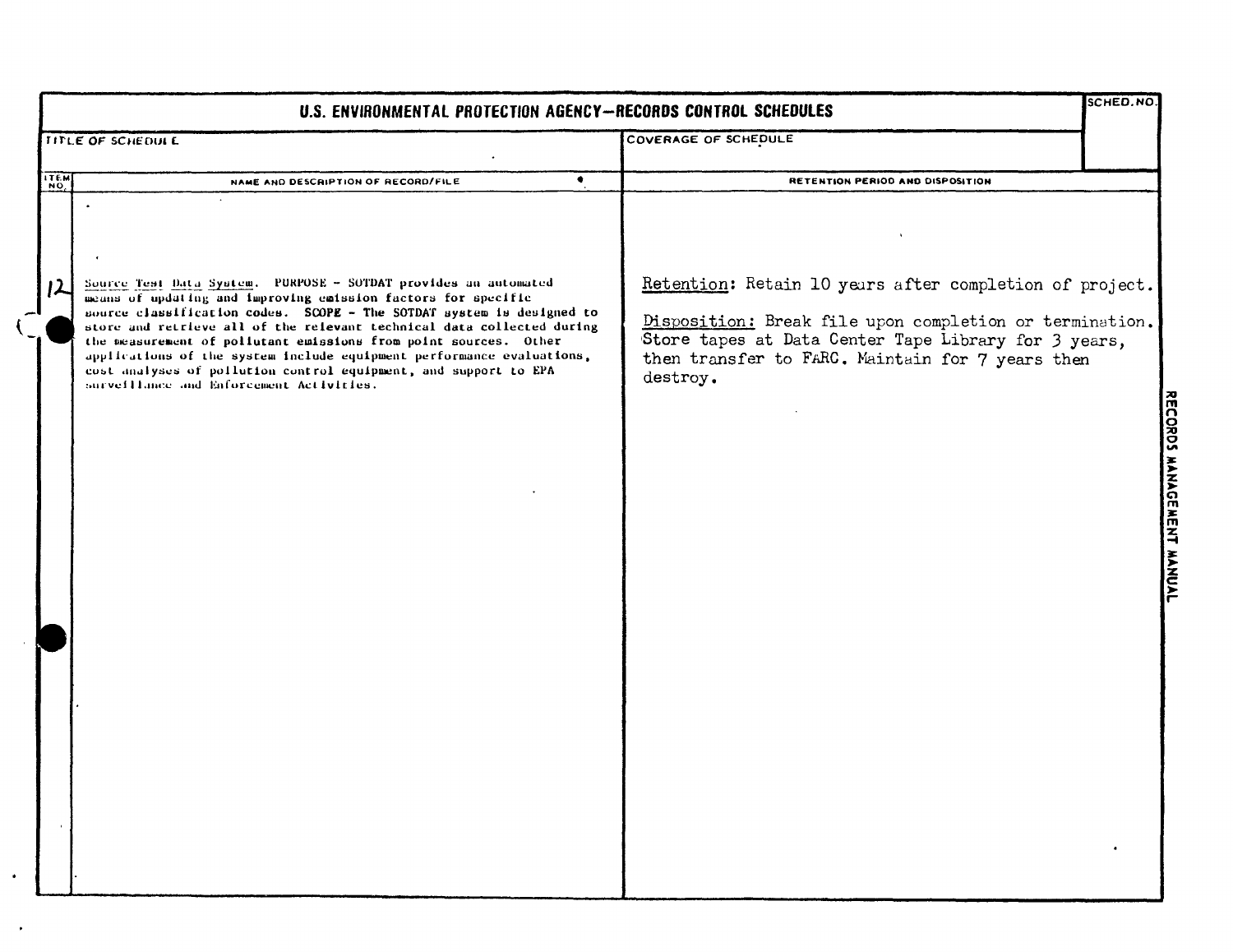|               | SCHED.NO<br>U.S. ENVIRONMENTAL PROTECTION AGENCY-RECORDS CONTROL SCHEDULES                                                                                                                                                                                                                                                                                                                                                                                                                                               |                                                                                                                                                                                              |  |  |  |  |  |
|---------------|--------------------------------------------------------------------------------------------------------------------------------------------------------------------------------------------------------------------------------------------------------------------------------------------------------------------------------------------------------------------------------------------------------------------------------------------------------------------------------------------------------------------------|----------------------------------------------------------------------------------------------------------------------------------------------------------------------------------------------|--|--|--|--|--|
|               | TITLE OF SCHEDULE                                                                                                                                                                                                                                                                                                                                                                                                                                                                                                        | COVERAGE OF SCHEDULE                                                                                                                                                                         |  |  |  |  |  |
| <b>ITEM</b>   | $\bullet$<br>NAME AND DESCRIPTION OF RECORD/FILE                                                                                                                                                                                                                                                                                                                                                                                                                                                                         | RETENTION PERIOD AND DISPOSITION                                                                                                                                                             |  |  |  |  |  |
| $\mathcal{B}$ | Storage and Retrieval of Aerometric Data (SAROAD). PURPOSE - SAROAD is<br>a centralized data bank used to identify levels of air pollution,<br>analyze effects of implemented control strategies and evaluate trends.<br>of politutant concentrations in the atmosphere. SCOPE - It contains<br>over 300 million raw data values collected at more than 15,000 sites.<br>(Each value represents a discrete measurement of pollutant concentration<br>In the atmosphere at a given monitoring site over a period of time. | PERMANENT:<br>Disposition: Transfer records to the National Archives<br>and Records Service when program is discontinued<br>or when the records are 30 years old, whichever occurs<br>first. |  |  |  |  |  |
|               |                                                                                                                                                                                                                                                                                                                                                                                                                                                                                                                          |                                                                                                                                                                                              |  |  |  |  |  |

 $\bullet$ 

RECORDS MANAGEMENT MANUAL